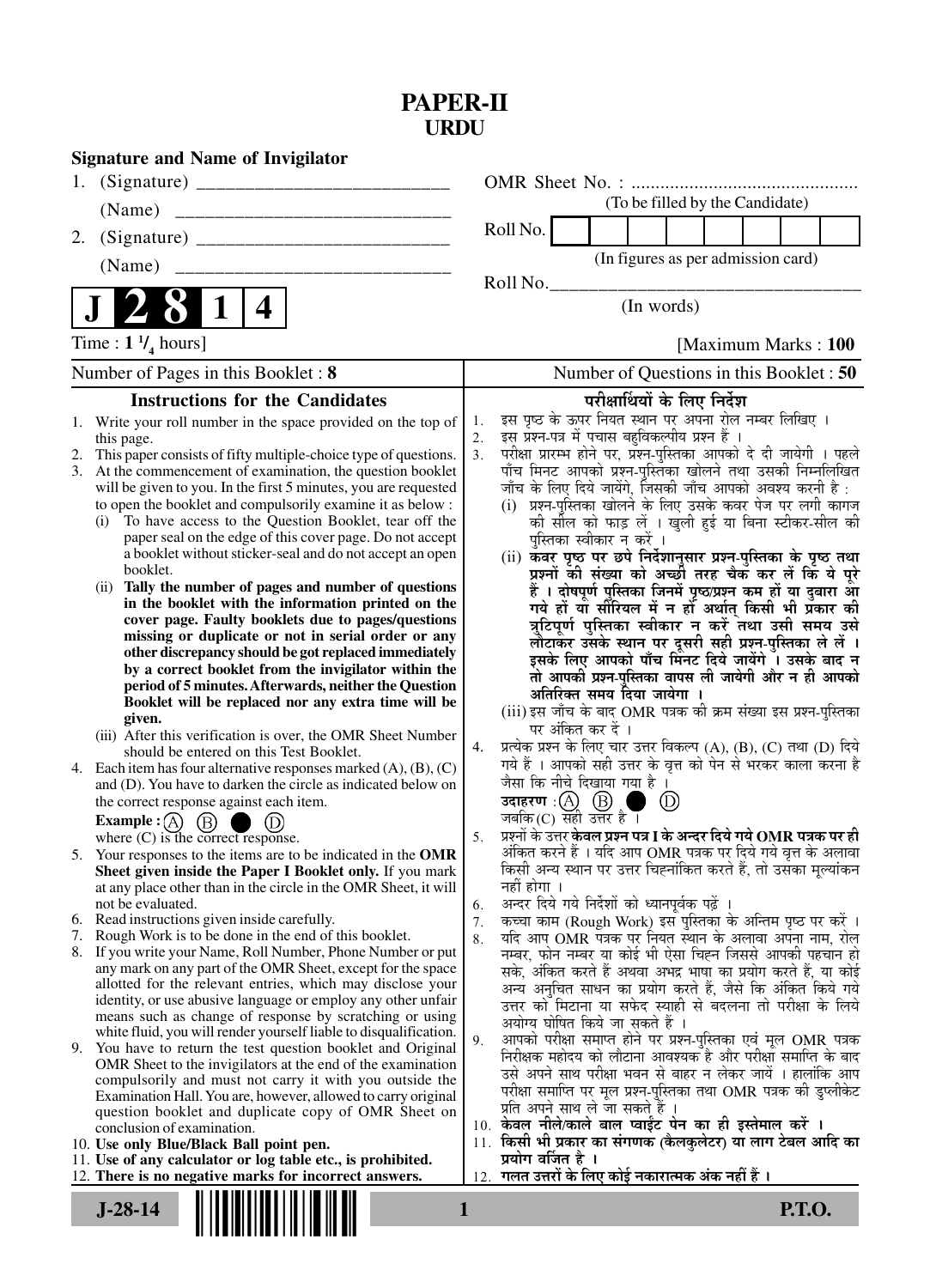## **URDU**

## **PAPER-II**

Note: This paper contains fifty (50) objective type questions of two (2) marks each. All questions are compulsory.

$$
\frac{1}{2} \times \frac{1}{2} \times \frac{1}{2} \times \frac{1}{2} \times \frac{1}{2} \times \frac{1}{2} \times \frac{1}{2} \times \frac{1}{2} \times \frac{1}{2} \times \frac{1}{2} \times \frac{1}{2} \times \frac{1}{2} \times \frac{1}{2} \times \frac{1}{2} \times \frac{1}{2} \times \frac{1}{2} \times \frac{1}{2} \times \frac{1}{2} \times \frac{1}{2} \times \frac{1}{2} \times \frac{1}{2} \times \frac{1}{2} \times \frac{1}{2} \times \frac{1}{2} \times \frac{1}{2} \times \frac{1}{2} \times \frac{1}{2} \times \frac{1}{2} \times \frac{1}{2} \times \frac{1}{2} \times \frac{1}{2} \times \frac{1}{2} \times \frac{1}{2} \times \frac{1}{2} \times \frac{1}{2} \times \frac{1}{2} \times \frac{1}{2} \times \frac{1}{2} \times \frac{1}{2} \times \frac{1}{2} \times \frac{1}{2} \times \frac{1}{2} \times \frac{1}{2} \times \frac{1}{2} \times \frac{1}{2} \times \frac{1}{2} \times \frac{1}{2} \times \frac{1}{2} \times \frac{1}{2} \times \frac{1}{2} \times \frac{1}{2} \times \frac{1}{2} \times \frac{1}{2} \times \frac{1}{2} \times \frac{1}{2} \times \frac{1}{2} \times \frac{1}{2} \times \frac{1}{2} \times \frac{1}{2} \times \frac{1}{2} \times \frac{1}{2} \times \frac{1}{2} \times \frac{1}{2} \times \frac{1}{2} \times \frac{1}{2} \times \frac{1}{2} \times \frac{1}{2} \times \frac{1}{2} \times \frac{1}{2} \times \frac{1}{2} \times \frac{1}{2} \times \frac{1}{2} \times \frac{1}{2} \times \frac{1}{2} \times \frac{1}{2} \times \frac{1}{2} \times \frac{1}{2} \times \frac{1}{2} \times \frac{1}{2} \times \frac{1}{2} \times \frac{1}{2} \times \frac{1}{2} \times \frac{1}{2} \times \frac{1}{2} \times \frac{1
$$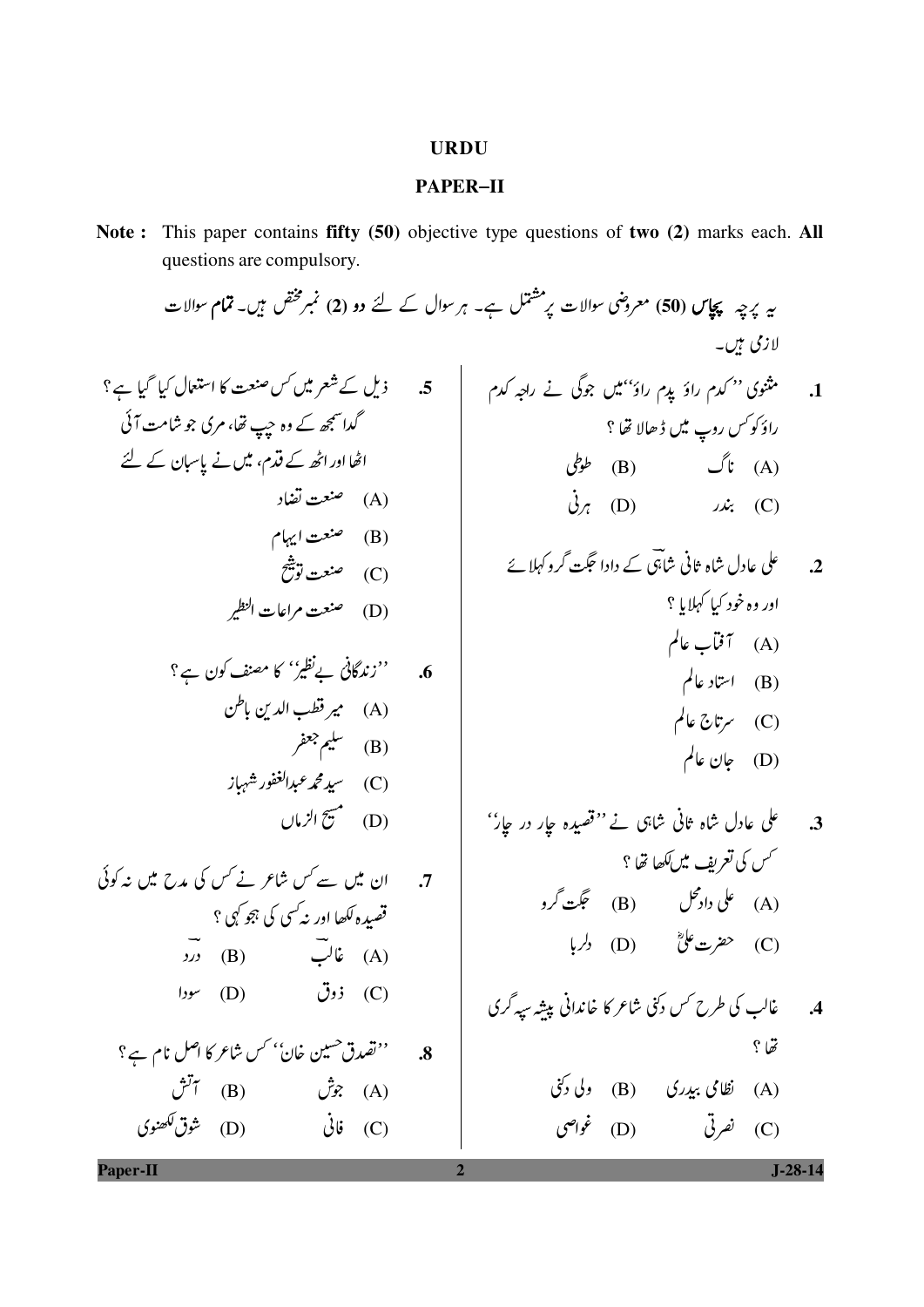9.

\n3. 
$$
i \neq j
$$

\n4.  $i \neq j$ 

\n5.  $i \neq j$ 

\n6.  $i \neq j$ 

\n7.  $i \neq j$ 

\n8.  $i \neq j$ 

\n9.  $i \neq j$ 

\n10.  $i \neq j$ 

\n21.  $i \neq j$ 

\n32.  $i \neq j$ 

\n4.  $i \neq j$ 

\n5.  $i \neq j$ 

\n6.  $i \neq j$ 

\n7.  $i \neq j$ 

\n8.  $i \neq j$ 

\n9.  $i \neq j$ 

\n10.  $i \neq j$ 

\n11.  $i \neq j$ 

\n12.  $i \neq j$ 

\n13.  $i \neq j$ 

\n14.  $i \neq j$ 

\n15.  $i \neq j$ 

\n16.  $i \neq j$ 

\n17.  $i \neq j$ 

\n18.  $i \neq j$ 

\n19.  $i \neq j$ 

\n10.  $i \neq j$ 

\n11.  $i \neq j$ 

\n12.  $i \neq j$ 

\n23.  $i \neq j$ 

\n34.  $i \neq j$ 

\n4.  $i \neq j$ 

\n5.  $i \neq j$ 

\n6.  $i \neq j$ 

\n7.  $i \neq j$ 

\n8. <

$$
\mathcal{L}(\Gamma) \quad \widehat{\mathscr{R}}
$$

13. اردو ادب کے کس مورخ نے مثنوی علی نامہ کو دکنی ادب کا شاہنامہ قرار دیا ہے؟ (A) رام بابوسکسینه (B) انور سدید (C) جمیل جالبی (D) سيده جعفر

15. 
$$
7(e^{\theta} - e^{\theta})
$$
  
\n(A)  $\theta$   
\n(B)  $\theta$   
\n(C)  $\theta$   
\n(D)  $\theta$ 

16. مسمس انگریز اہل قلم نے نظیر اکبرآبادی کو جینیئس (Genious) شاعر کہا تھا ؟  $\mathfrak{t}$   $\mathfrak{t}$   $\mathfrak{t}$   $\mathfrak{t}$   $\mathfrak{t}$   $\mathfrak{t}$   $\mathfrak{t}$   $\mathfrak{t}$ (B) فيلن (C) پروفیسر آرنلڈ (D) جان گل کرائسٹ

 $J-28-14$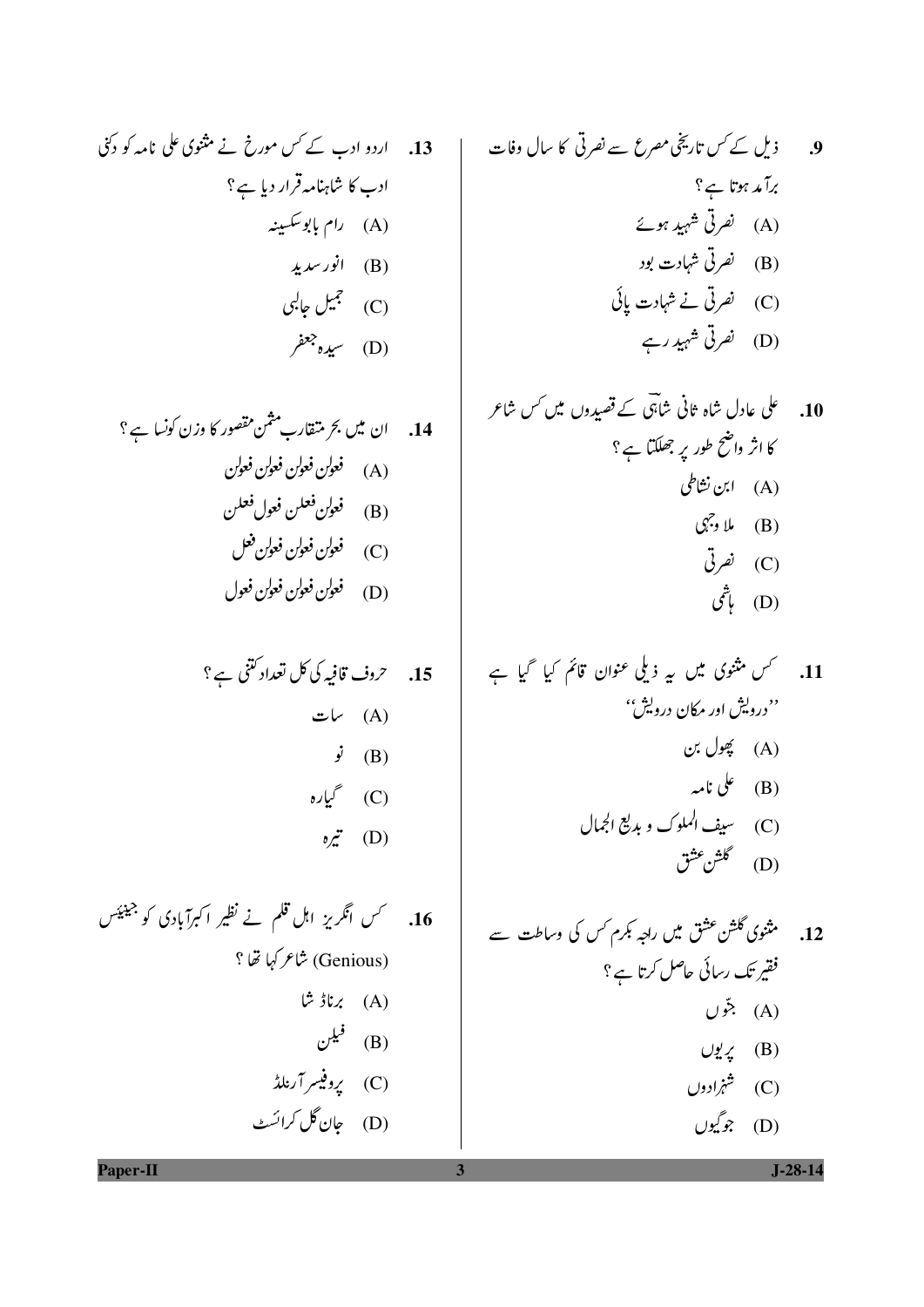21. ''یورن'' عصمت چغتائی کے کس ناول کا کردار ہے؟ (A) طمی<sup>ع</sup>می کیبر (B) ضم**ری**  $\rightarrow$   $\sim$   $\sim$   $\sim$   $\sim$   $\sim$   $\sim$ (D) ایک قطرۂ خوں

23. '' آپ لوگ کیا اتنے بے رحم ہیں، آپ لوگوں کو یتیم بچوں پر بھی رحم نہیں آتا، کیا انہیں بھکاری بناکر جھوڑ و<sub>گے۔''</sub> یہ اقت<sub>ت</sub>اس پریم چند کے *کس* افسانے سے ماخوذ ہے ؟ زاد (A) زادِ راه نفن $(\mathrm{B})$ (C) نمک کا داروغه (D) شطرنج کی بازی

.<br>24. ''فسانہ عجائب'' میں وزیرِزادے کو تبدیلیٗ روح کاعمل کون سکھا تا ہے؟ (A) انجمن آرا (B) چڑی مار (C) جادوگر (D) (C)

Paper-II

18. 
$$
l_1^{\frac{3}{2}}
$$
  $l_2^{\frac{3}{2}}$   $l_3^{\frac{3}{2}}$   $l_4^{\frac{3}{2}}$   $l_5^{\frac{3}{2}}$   $l_6^{\frac{3}{2}}$   $l_7^{\frac{3}{2}}$   $l_8^{\frac{3}{2}}$   $l_9^{\frac{3}{2}}$   $l_9^{\frac{3}{2}}$   $l_9^{\frac{3}{2}}$   $l_9^{\frac{3}{2}}$   $l_9^{\frac{3}{2}}$   $l_9^{\frac{3}{2}}$   $l_9^{\frac{3}{2}}$   $l_9^{\frac{3}{2}}$   $l_9^{\frac{3}{2}}$   $l_9^{\frac{3}{2}}$   $l_9^{\frac{3}{2}}$   $l_9^{\frac{3}{2}}$   $l_9^{\frac{3}{2}}$   $l_9^{\frac{3}{2}}$   $l_9^{\frac{3}{2}}$   $l_9^{\frac{3}{2}}$   $l_9^{\frac{3}{2}}$   $l_9^{\frac{3}{2}}$   $l_9^{\frac{3}{2}}$   $l_9^{\frac{3}{2}}$   $l_9^{\frac{3}{2}}$   $l_9^{\frac{3}{2}}$   $l_9^{\frac{3}{2}}$   $l_9^{\frac{3}{2}}$   $l_9^{\frac{3}{2}}$   $l_9^{\frac{3}{2}}$   $l_9^{\frac{3}{2}}$   $l_9^{\frac{3}{2}}$   $l_9^{\frac{3}{2}}$   $l_9^{\frac{3}{2}}$   $l_9^{\frac{3}{2}}$   $l_9^{\frac{3}{2}}$   $l_9^{\frac{3}{2}}$   $l_9^{\frac{3}{2}}$   $l_9^{\frac{3}{2}}$   $l_9^{\frac{3}{2}}$   $l_9^{\frac{3}{2}}$   $l_9^{\frac{3}{2}}$   $l_9^{\frac{3}{2}}$   $l_9^{\frac{$ 

(B) 
$$
i = \frac{1}{2} \text{d} \ln \left( \frac{1}{2} \right)
$$

 $J-28-14$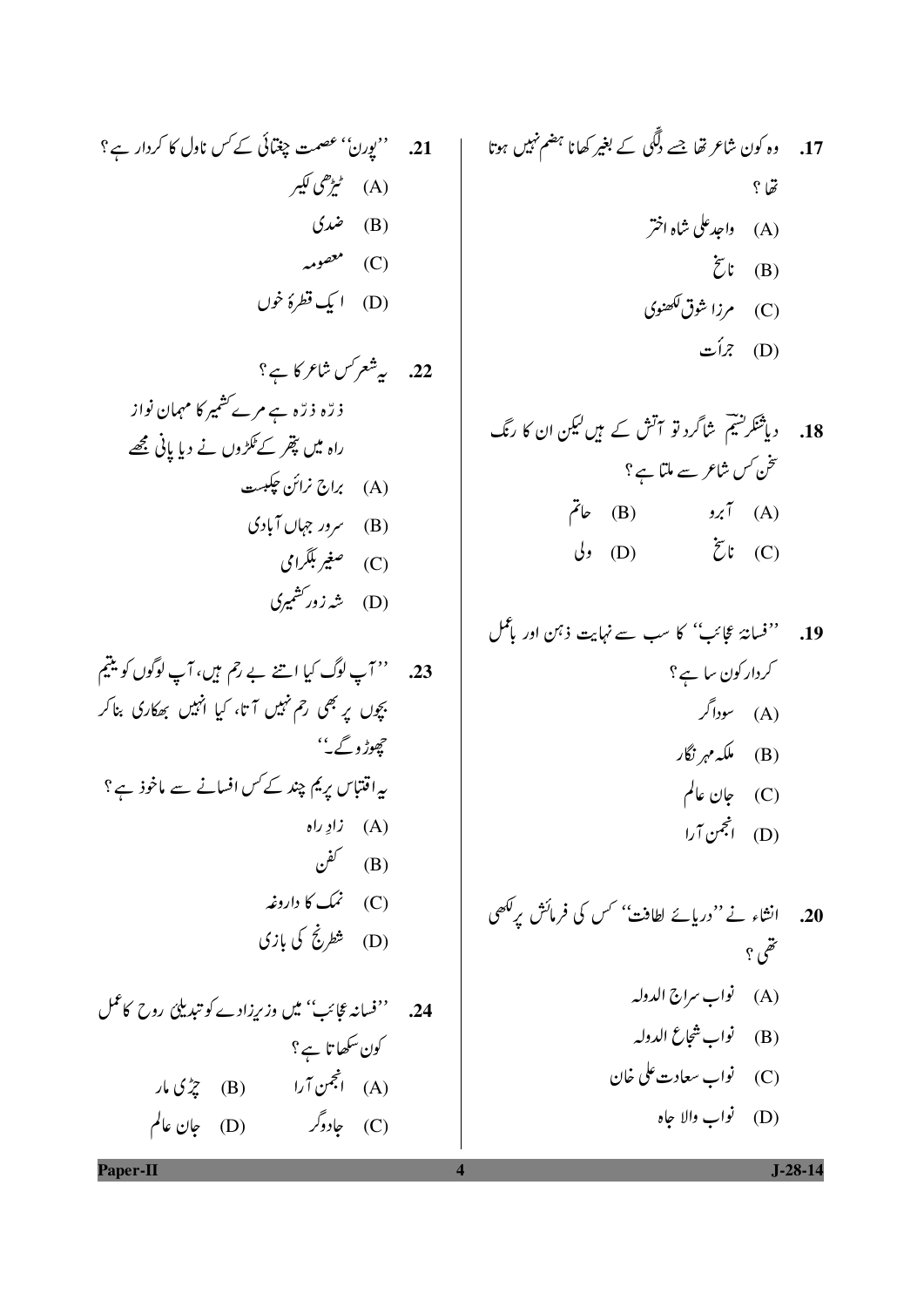30. 
$$
\sqrt{ }
$$
 30.  $\sqrt{}$   
51.  $\sqrt{}$  52.  $\sqrt{}$   
(A)  
74.  $\sqrt{}$  53.  $\sqrt{}$   
(B)  
(C)  
(D)  
55.  $\sqrt{}$  54.  $\sqrt{}$  55.  $\sqrt{}$   
(D)  
(E)  
55.  $\sqrt{}$  56.  $\sqrt{}$  57.  $\sqrt{}$   
(E)  
(D)

31. 
$$
|\alpha|
$$
  $\geq \alpha$   $\leq \alpha$   $|\alpha|$   $\geq 3$   
\n $\frac{1}{\alpha} \int \frac{d\alpha}{\beta} \cos \alpha \leq \alpha$   
\n(A)  $i \int \frac{d\alpha}{\beta} - \alpha \cos \alpha - \beta$   
\n(B)  $0 \int \frac{d\alpha}{\beta} - \frac{d\alpha}{\beta} - \alpha$   
\n(B)  $i \int \frac{d\alpha}{\beta} - \alpha \cos \alpha - \beta$   
\n(C)  $i \int \alpha \cos \alpha - \alpha \cos \alpha - \beta$   
\n(D)  $i \int \alpha \cos \alpha - \alpha \cos \alpha - \beta$ 

33. 
$$
9\frac{e^{2}y}{2}
$$
  
\n(A)  $9\frac{e^{2}y}{2}$   
\n(B)  $9\frac{e^{2}y}{2}$   
\n(B)  $9\frac{e^{2}y}{2}$   
\n(C)  $9\frac{e^{2}y}{2}$   
\n(D)  $9\frac{e^{2}y}{2}$ 

26. 
$$
t_{\frac{1}{2}}^*
$$
  $t_{\frac{3}{2}}$   $t_{\frac{1}{2}}$   $t_{\frac{1}{2}}$  (B)  $t_{\frac{1}{2}}$  (C)  $t_{\frac{1}{2}}$   $t_{\frac{1}{2}}$  (D)  $t_{\frac{1}{2}}$  (E)

28. 
$$
5x \overline{1}c_1\overline{2} \overline{6} \overline{2} \overline{6} \overline{2} \overline{6} \overline{2} \overline{6} \overline{2} \overline{6} \overline{2} \overline{6} \overline{2} \overline{6} \overline{2} \overline{6} \overline{2} \overline{6} \overline{2} \overline{6} \overline{2} \overline{6} \overline{2} \overline{6} \overline{2} \overline{6} \overline{2} \overline{6} \overline{2} \overline{6} \overline{2} \overline{6} \overline{2} \overline{6} \overline{2} \overline{6} \overline{2} \overline{6} \overline{2} \overline{6} \overline{2} \overline{6} \overline{2} \overline{6} \overline{2} \overline{6} \overline{2} \overline{6} \overline{2} \overline{6} \overline{2} \overline{6} \overline{2} \overline{6} \overline{2} \overline{6} \overline{2} \overline{6} \overline{2} \overline{6} \overline{2} \overline{6} \overline{2} \overline{6} \overline{2} \overline{6} \overline{2} \overline{6} \overline{2} \overline{6} \overline{2} \overline{6} \overline{2} \overline{6} \overline{2} \overline{6} \overline{2} \overline{6} \overline{2} \overline{6} \overline{2} \overline{6} \overline{2} \overline{6} \overline{2} \overline{6} \overline{2} \overline{6} \overline{2} \overline{6} \overline{2} \overline{6} \overline{2} \overline{6} \overline{2} \overline{6} \overline{2} \overline{6} \overline{2} \overline{6} \overline{2} \overline{6} \overline{2} \overline{6} \overline{2} \overline{6} \overline{2} \overline{6} \overline{2} \overline{6} \overline{2} \overline{6} \overline{2} \overline{6} \overline{2} \overline{6} \overline{2} \overline{6} \overline{2} \overline{6} \overline{2} \overline{6} \overline{2} \overline{6} \overline{
$$

 $J-28-14$ 

Paper-II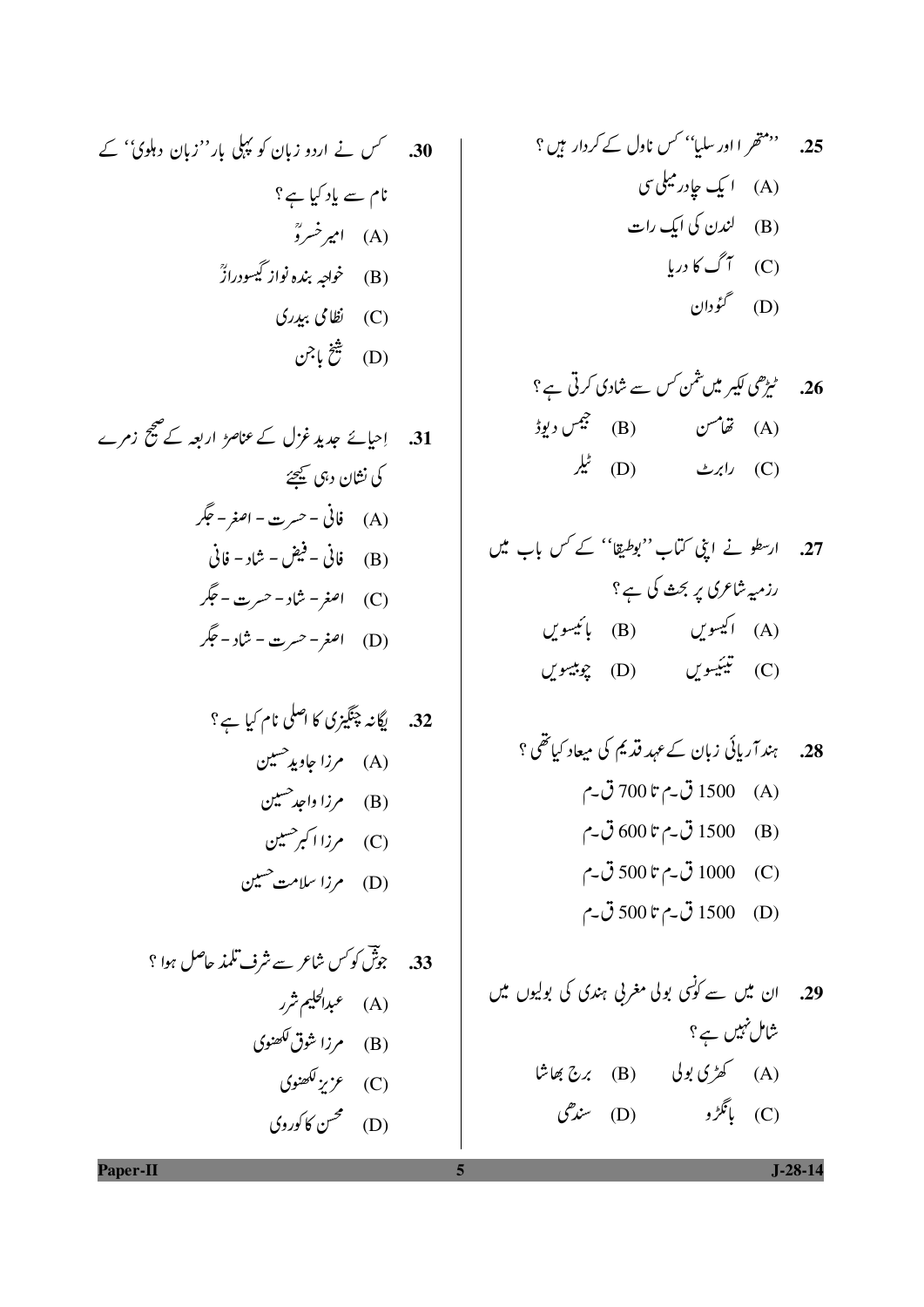38.  
\n
$$
\rightarrow
$$
 38.  
\n $\rightarrow$  38.  
\n $\rightarrow$  38.  
\n $\rightarrow$  39.  
\n $\rightarrow$  44.  
\n $\rightarrow$  45.  
\n $\rightarrow$  46.  
\n $\rightarrow$  47.  
\n $\rightarrow$  48.  
\n $\rightarrow$  49.  
\n $\rightarrow$  40.  
\n $\rightarrow$  41.  
\n $\rightarrow$  42.  
\n $\rightarrow$  45.  
\n $\rightarrow$  46.  
\n $\rightarrow$  47.  
\n $\rightarrow$  48.  
\n $\rightarrow$  49.  
\n $\rightarrow$  49.  
\n $\rightarrow$  49.  
\n $\rightarrow$  49.  
\n $\rightarrow$  49.  
\n $\rightarrow$  49.  
\n $\rightarrow$  49.  
\n $\rightarrow$  49.  
\n $\rightarrow$  49.  
\n $\rightarrow$  49.  
\n $\rightarrow$  49.  
\n $\rightarrow$  49.  
\n $\rightarrow$  49.  
\n $\rightarrow$  49.  
\n $\rightarrow$  49.  
\n $\rightarrow$  49.  
\n $\rightarrow$  49.  
\n $\rightarrow$  49.  
\n $\rightarrow$  49.  
\n $\rightarrow$  49.  
\n $\rightarrow$  49.  
\n $\rightarrow$  49.  
\n $\rightarrow$  49.  
\n $\rightarrow$  49.  
\n $\rightarrow$  49.  
\n $\rightarrow$  49.  
\n $\rightarrow$  49.  
\n $\rightarrow$  49.  
\n $\rightarrow$  49.  
\n $\rightarrow$  49.  
\n $\rightarrow$  49.  
\n $\rightarrow$  49.  
\n $\rightarrow$  49.  
\n $\rightarrow$  49.  
\n $\rightarrow$  49.  
\n $\rightarrow$  49.  
\n $\rightarrow$  49.  
\n

39. حیات اللہ انصاری کے افانوں کے پہلے مجموعے کا نام کیا ہے؟ (A) شکر گذار آنکھیں (B) انوکھی مصیبت (C) گجرے بازار میں (D) شکسته کنگورے

41. ان میں <del>میر</del> کے لیجے کی بازیافت *کس* کی ش*اعری میں* ملتی ہے؟ (A) سیماب اکبرآبادی (B) ساغرنظامی (C) خليل الرطمن أعظمي (D) سردار جعفری

- 36. يُسِمِرْ منقوطه نثر ميْن كونسا قصّه لكها حميا ؟ (A) الف ليله (B) رانی کتیکی کی کہانی (C) داستان امیر حمزه (D) سلک گوہر
- (A) الہام و افکار (B) گل نغمه (C) عرش وفرش
	- (D) رامش و رنگ

Paper-II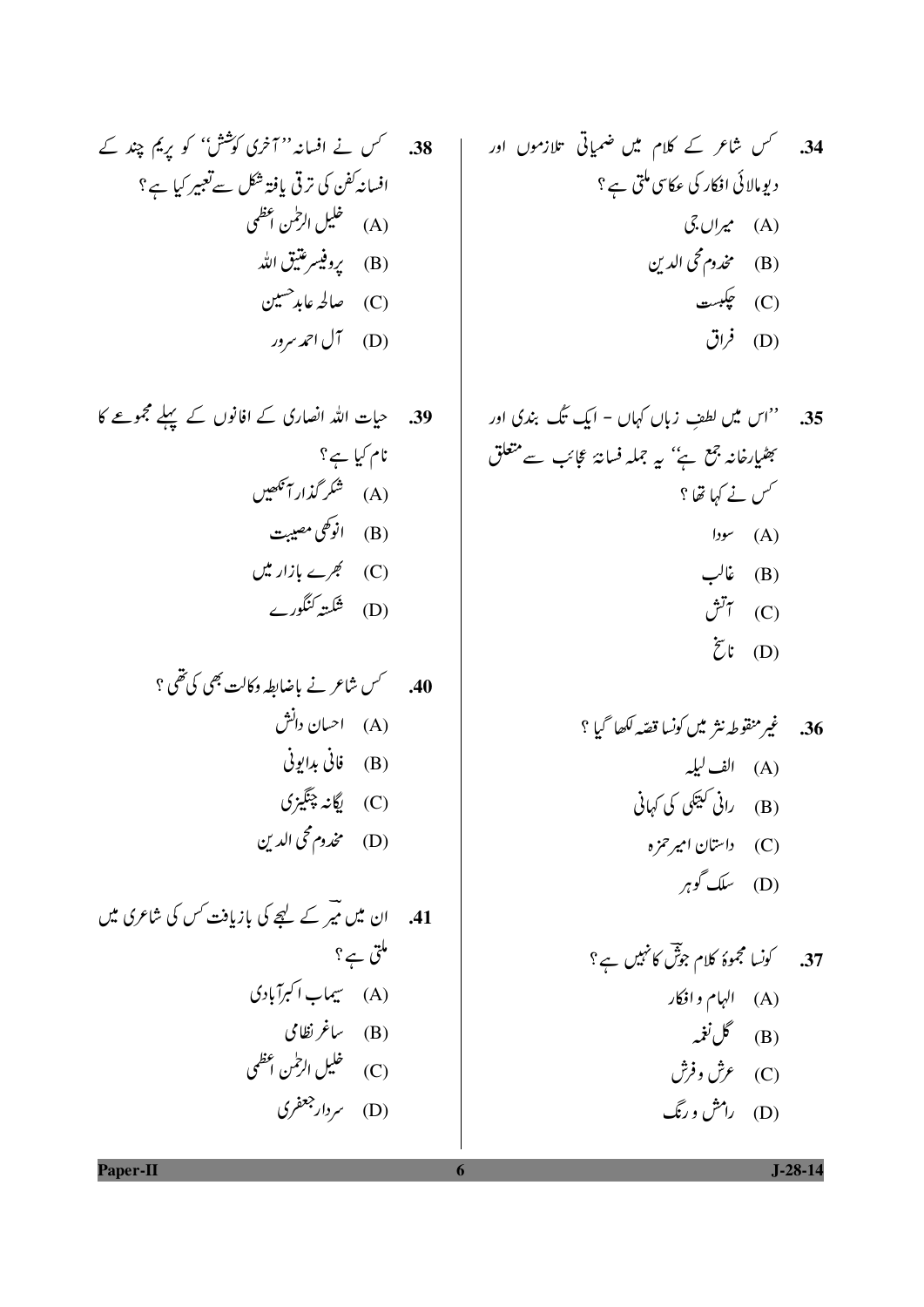43. 
$$
{}^{2}A \sqrt{11}
$$
 -  ${}_{2}C \sqrt{11}$  -  ${}_{2}C \sqrt{11}$  -  ${}^{2}C \sqrt{11}$  -  ${}^{2}C \sqrt{11}$  -  ${}^{2}C \sqrt{11}$  -  ${}^{2}C \sqrt{11}$  -  ${}^{2}C \sqrt{11}$  -  ${}^{2}C \sqrt{11}$  -  ${}^{2}C \sqrt{11}$  -  ${}^{2}C \sqrt{11}$  -  ${}^{2}C \sqrt{11}$  -  ${}^{2}C \sqrt{11}$  -  ${}^{2}C \sqrt{11}$  -  ${}^{2}C \sqrt{11}$  -  ${}^{2}C \sqrt{11}$  -  ${}^{2}C \sqrt{11}$  -  ${}^{2}C \sqrt{11}$  -  ${}^{2}C \sqrt{11}$  -  ${}^{2}C \sqrt{11}$  -  ${}^{2}C \sqrt{11}$  -  ${}^{2}C \sqrt{11}$  -  ${}^{2}C \sqrt{11}$  -  ${}^{2}C \sqrt{11}$  -  ${}^{2}C \sqrt{11}$  -  ${}^{2}C \sqrt{11}$  -  ${}^{2}C \sqrt{11}$  -  ${}^{2}C \sqrt{11}$  -  ${}^{2}C \sqrt{11}$  -  ${}^{2}C \sqrt{11}$  -  ${}^{2}C \sqrt{11}$  -  ${}^{2}C \sqrt{11}$  -  ${}^{2}C \sqrt{11}$  -  ${}^{2}C \sqrt{11}$  -  ${}^{2}C \sqrt{11}$  -  ${}^{2}C \sqrt{11}$  -  ${}^{2}C \sqrt{11}$  -  ${}^{2}C \sqrt{11}$  -  ${}^{2}C \sqrt{11}$  -  ${}^{2}C \sqrt{11}$  -  ${}^{2}C \sqrt{11}$  -  ${}^{2}C \sqrt{11}$  -  ${}^{2}C \sqrt{11}$  -  ${}^{2}C \sqrt{11}$  -  ${}^{2}C \sqrt{11$ 

44. 
$$
\Rightarrow \tilde{\mu} \neq 0
$$
  
\n(A) اخیانٹر کاک س منف کا *خصومی*ت ہے؟  
\n(A) انتائیتی (D) مقالہ

45. کس شاعر کا شعری سفر کوئے پار سے شروع ہو کر 

46. **''**نoperator 
$$
\hat{d}
$$
 (A)  $||\hat{d}||$   
(A)  $||\hat{d}||$   
(B)  $||\hat{d}||$   
(C)  $||\hat{d}||$   
(D)  $||\hat{d}||$ 

48. 
$$
\frac{1}{\sqrt{2}}
$$
 وہ ننتا یا ند ننت  
زبان تک والِ دل آیا تو ہوتا  
(A) فوت (B)  
تیٰٔ (B)

50. ''حقيقت اسينے عہد کے فلسفے اورعمل میں نمایاں ہوتی ہے اور اس کا اظہار ادیب اور افسانہ نگار کی خواہش کے مطابق ہوتا ہے'' یہ بیان *کس ت*نقید نگار کا ہے؟ (A) آل احمد سرور (B) اختشام حسین (C) مجنوں گورکھپوری  $C^{\sim}$   $\mathcal{I}$  (D)

Paper-II

 $J-28-14$